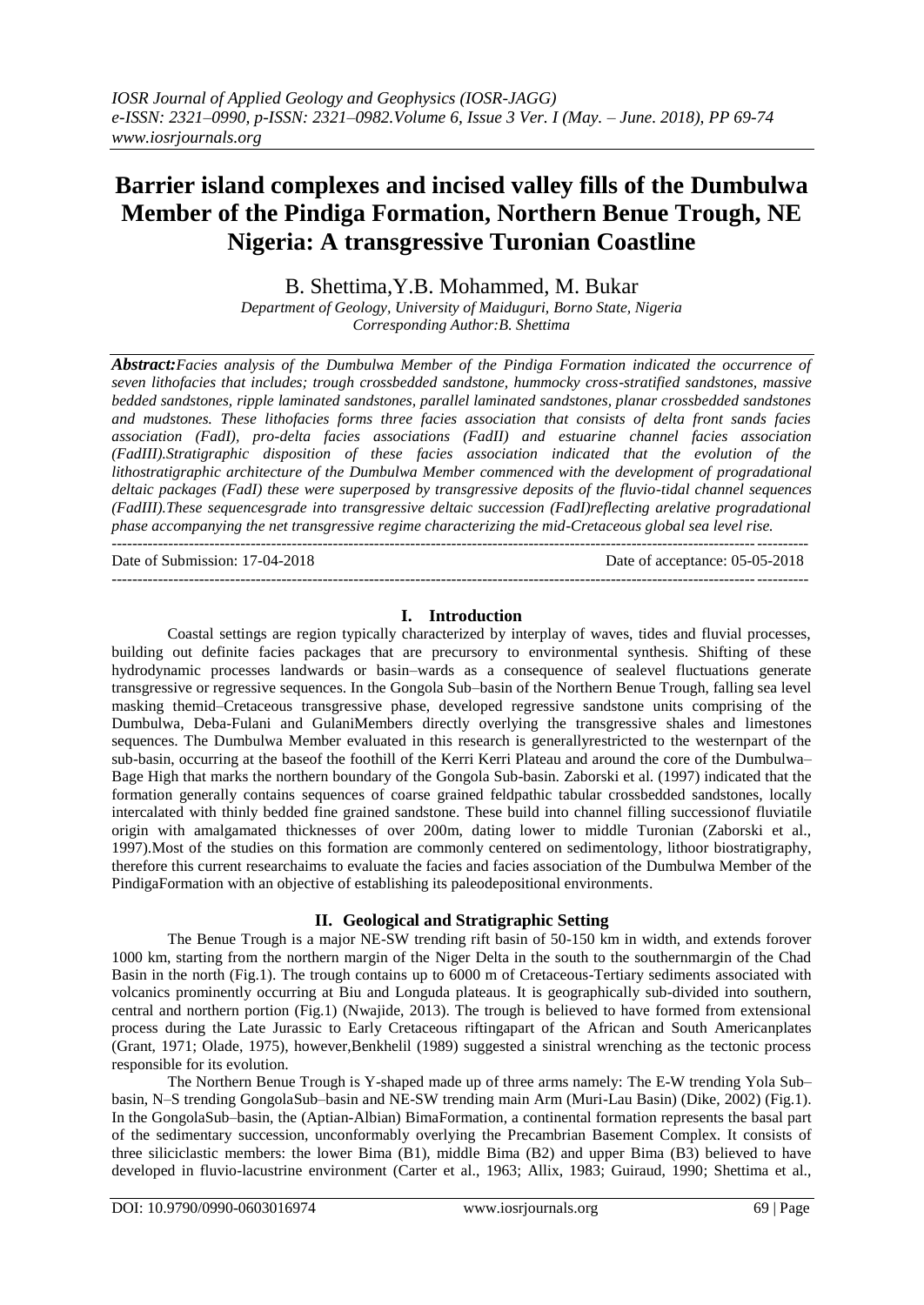2018) (Fig.2). The Cenomanian Yolde Formation conformably follows (Lawal and Moullade, 1986) and accounts for the beginning of marine incursion into the GongolaSub–basin. Full marine incursion occurred in the Turonian and lasted upto the Santonian with the deposition of the Pindiga Formation (Popoff et al., 1986; Zaborski et al., 1997, Abdulkarim et al., 2017). The estuarine/deltaic Gombe Sandstone (Dike and Onumara, 1999) of Maastrichtian age (Cater et al., 1963) represents the youngest Cretaceous sediments in the GongolaSub–basin. The Paleocene Kerri-Kerri Formation unconformably overlies the GombeFormation and represents the only record of Tertiary sedimentation in the GongolaSub–basin (Adegoke et al., 1978; Dike, 1993).



Fig.1 Geological map of the Northern Benue Trough (modified from Zaborski et al., 1997)



Fig. 2. Showing the stratigraphy of the Gongola Sub-basin (modified from Zabetal., 1997). 1-Mudstone, 2-Limestone, 3-Sandstone, 4-Hianus, 5-Basalt, 6-Machine seconders, 7-Transitional-marine sediments, 3-Continental sedim

## **III. Materials and Methods**

Three lithostratigraphic sections of the Dumbulwa Member of the Pindiga Formation outcropping around Dumbulwa–Bage High (Fig.1) in the Gongola Sun-basin of the Northern Benue Trough where the outcrop provides continuous exposure of stratigraphic units around set of cliff lines.The sections were measured and described to detail stratigraphically, taking into account detailed records of thicknesses, grain sizes, sedimentary and biogenic structure and geometry from which facies assemblages and association were evaluated. Paleocurrentanalysis were also carried out on the abundant planar and trough crossbedded sandstones in order to determine the hydrodynamic systems operating. The dip and strike as well as the azimuth of the crossbeds were measured using compass clinometers in this analysis, and considering that the regional dip of the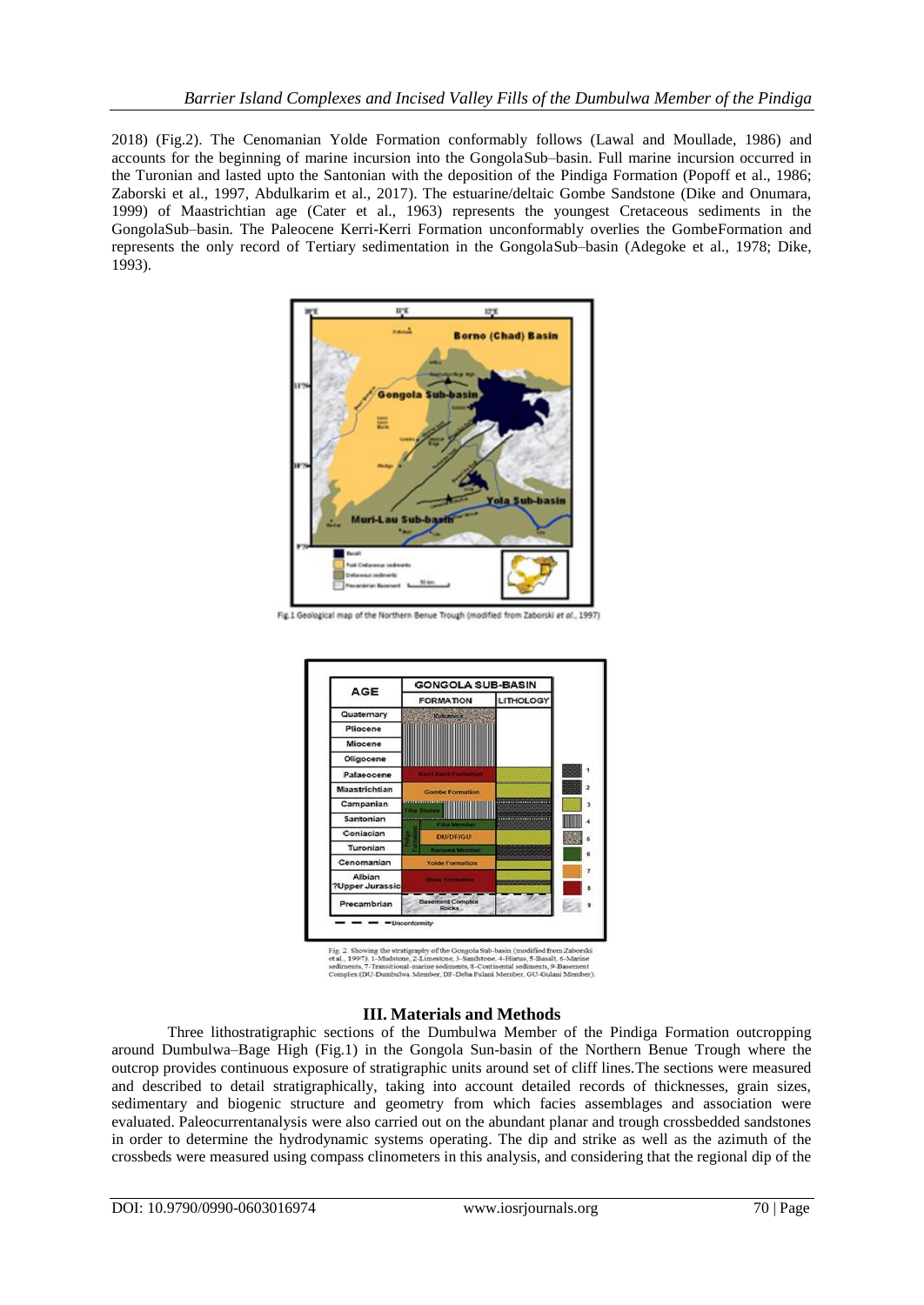beds are generally greater than  $10^0$ , tilt correction was also carried out value using the procedure adopted by Tucker (1994).

#### **IV. Results**

#### **Lithostratigraphy**

The Dumbulwa Member of the Pindiga Formation studied at the Jauro village (eastern fringes of Dumbulwa hill) (Fig.3a) and Badabdi village (Fig.3b) are lateral equivalent. The section at the Jauro village (Fig.3a) consists of 4m thick limestone at base passing upwards to interbedded ripple and parallel laminated sandstones and mudstone of about 14m. This is overlain by sets of fining upward cycles. The cycles at the base are 4 – 7m thick and consist of trough crossbedded sandstones that are mostly bioturbated, poorly sorted and coarse grained with erosional bases and pebble lag deposits which fines upward to bioturbated mudstones (80cm  $-2m$  thick). The upper parts of the cycles are mostly defined by erosionally based (occasionally defined by rip – clasts) bioturbated, moderately sorted, medium – coarse grained hummocky cross – stratified sandstones (2.5 – 5m thick), capped by bioturbated mudstones (50cm – 1.5m thick). The hummocky cross – stratified sandstones are associated with ripple and parallel laminated sandstones. At the top of the section, the facies sequences changed to coarsening upward cycles defined by thick bioturbated mudstone  $(3 - 6m)$  at base, capped by moderately sorted, medium grained, swaley cross – stratified sandstones occasionally associated with ripple laminated sandstones.The section at the Badabdi village (Fig.3b) also displays same fining upward cycles which typically composed of *Thalassinoides*. The bioturbated, coarse grained, hummocky cross – stratified sandstones are 4.6 – 8.4m thick while the mudstones are 20cm – 9m thick.

| HICKNESS (M)<br>FACIES<br>ASSOCIATION<br>FACIES<br>ASSOCIATION<br>THICKNESS (M)<br>FACIES<br>SEQUENCE<br>FACIES<br>SEQUENCE                                                                         | <b>FACIES</b><br><b>SUCCESSION</b> |  |
|-----------------------------------------------------------------------------------------------------------------------------------------------------------------------------------------------------|------------------------------------|--|
| Hummocky cross<br>Sk<br>FAdl<br>Deltaic environment<br>76<br>stratified sandstone                                                                                                                   |                                    |  |
| Mudstone<br>Fn<br>Mudstone<br>Fm                                                                                                                                                                    |                                    |  |
| Ripple laminated<br>Sr<br>Ripple laminated<br>Sr<br>Pda3<br>72<br>sandstones<br>sandstones<br>$n - n - n$                                                                                           |                                    |  |
| Hummocky cross -<br>Sk<br>FAdIII<br>$\Omega$<br>40<br>stratified sandstone<br>68<br>Hummocky<br>FAdl<br>Sk<br>Deltaic environment<br>↘<br>cross-stratified                                          | Estuarine<br>fluvial channel       |  |
| sandstones<br>Mudstone<br>Fm<br>$64-$<br>↘                                                                                                                                                          |                                    |  |
| سمعد<br>36-<br>Massive bed<br>Sr<br>Sm<br>Ripple laminated<br>$\frac{1}{4}$                                                                                                                         |                                    |  |
| Mudstone<br>sandstones<br>Fm<br>$\tau \rightarrow \tau$<br>FAdIII<br>Estuarine<br>Hummocky cross<br>F <sub>nr</sub>                                                                                 |                                    |  |
| Mudstone<br>$\sigma$<br>Sk<br>fluvial channel<br>stratified sandstone<br>Sr<br>Ripple laminated                                                                                                     |                                    |  |
| Mudstone<br>Em<br>sandstones<br>ㅠ FAdlll<br>Mudstone<br>Hummocky cross -                                                                                                                            |                                    |  |
| Sk<br>FAdIII<br>Estuarine<br>stratified sandstone<br>$\overline{\circ}$<br>fluvial channel<br>Hummocky<br>$\alpha$ oo                                                                               | Estuarine<br>fluvial channel       |  |
| Mudstone<br>Fm<br>cross-stratified<br>Sk<br>aao<br>sandstones<br>FAdill<br>Hummocky cross-<br>Estuarine<br>ago                                                                                      |                                    |  |
| Sk<br>Pda2<br>$\overline{\circ}$<br>stratified sandstone<br>fluvial channel<br>000<br>28 <sub>1</sub><br>7                                                                                          |                                    |  |
| Mudstone<br>Massive<br>Fm<br>$\overline{\circ}$<br>Sm                                                                                                                                               |                                    |  |
| sandstones<br>Parallel<br>SI                                                                                                                                                                        |                                    |  |
| FAdill<br>Estuarine<br>bedded sandstone<br>Hummocky cross<br>fluvial channel                                                                                                                        |                                    |  |
| Sk<br>24<br>stratified sandstones<br>Ripple laminated<br>Sr                                                                                                                                         |                                    |  |
| sandstone<br>Mudstone<br>Fm                                                                                                                                                                         |                                    |  |
| Mudstone<br>Fm<br>avono<br>Hummocky<br>FAdIII<br>Sk<br>FAdIII<br>Estuarine<br>Lole                                                                                                                  | Estuarine<br>fluvial channel       |  |
| cross-stratified<br>fluvial channel<br>sandstones<br>Mudstone<br>o o                                                                                                                                |                                    |  |
| Fm<br>2어<br>Massive<br>$\overline{\mathsf{sm}}$                                                                                                                                                     |                                    |  |
| sandstones                                                                                                                                                                                          |                                    |  |
| FAdlII<br>Hummocky<br>Estuarine<br>Sk<br>fluvial channel<br>cross-stratified                                                                                                                        |                                    |  |
| ovovo<br>sandstones<br>ovovo<br>Hummocky<br>Sk                                                                                                                                                      |                                    |  |
| 16<br>Fm<br>ovavo<br>Mudstone<br>cross-stratified<br>1<br>vava                                                                                                                                      |                                    |  |
| sandstones<br>Trough<br>St<br>FAdlII<br>Estuarine<br>MO<br>crossbedded<br>fluvial channel<br>へのゆ<br>sandstones                                                                                      |                                    |  |
| Fm<br>Fm<br>phone<br>Mudstone<br>Mudstone                                                                                                                                                           |                                    |  |
| Estuarine<br>12<br>Trough<br>St<br>fluvial channel<br>FAdIII<br>crossbedded                                                                                                                         |                                    |  |
| sandstones<br>Trough<br>St<br>crossbedded                                                                                                                                                           |                                    |  |
| sandstones                                                                                                                                                                                          |                                    |  |
| Sm<br>Interbedded<br>0.00<br>↘                                                                                                                                                                      |                                    |  |
| FAdIII<br>FAdll<br>Sk<br>Sr,<br>Pro - delta<br>sandstones<br>grava<br>SI<br>sands and clays                                                                                                         | Estuarine<br>fluvial channel       |  |
| and mudstones<br>Hummocky<br>0.00<br>&<br>Pda1<br>cross-stratified                                                                                                                                  |                                    |  |
| Fm<br>$\mathcal{Q} \cap \mathcal{Q}$<br>sandstones<br>ovovo<br>↘                                                                                                                                    |                                    |  |
| avav                                                                                                                                                                                                |                                    |  |
| 0.00<br>ovovo<br><b>KANAWA MEMBER</b>                                                                                                                                                               |                                    |  |
| ovovo                                                                                                                                                                                               |                                    |  |
| b<br>a                                                                                                                                                                                              |                                    |  |
| Mudstone <b>Parallel bedded sandstones</b> Wallenmocky cross-stratified<br>Trough crossbedded sandstones<br>Coarsening<br>₩ Pebble lag<br>Fining<br>upwards cycle<br>upwards cycles<br>Paleocurrent |                                    |  |
| Massive sandstones <b>WOOD</b> Erosional contact Limestone<br>Ripple laminated sandstones<br>direction                                                                                              |                                    |  |



 $\overline{I}$  Fig.3 Lithologic section of the Dumbulwa Member: a) Jauro village and b) Badabdi village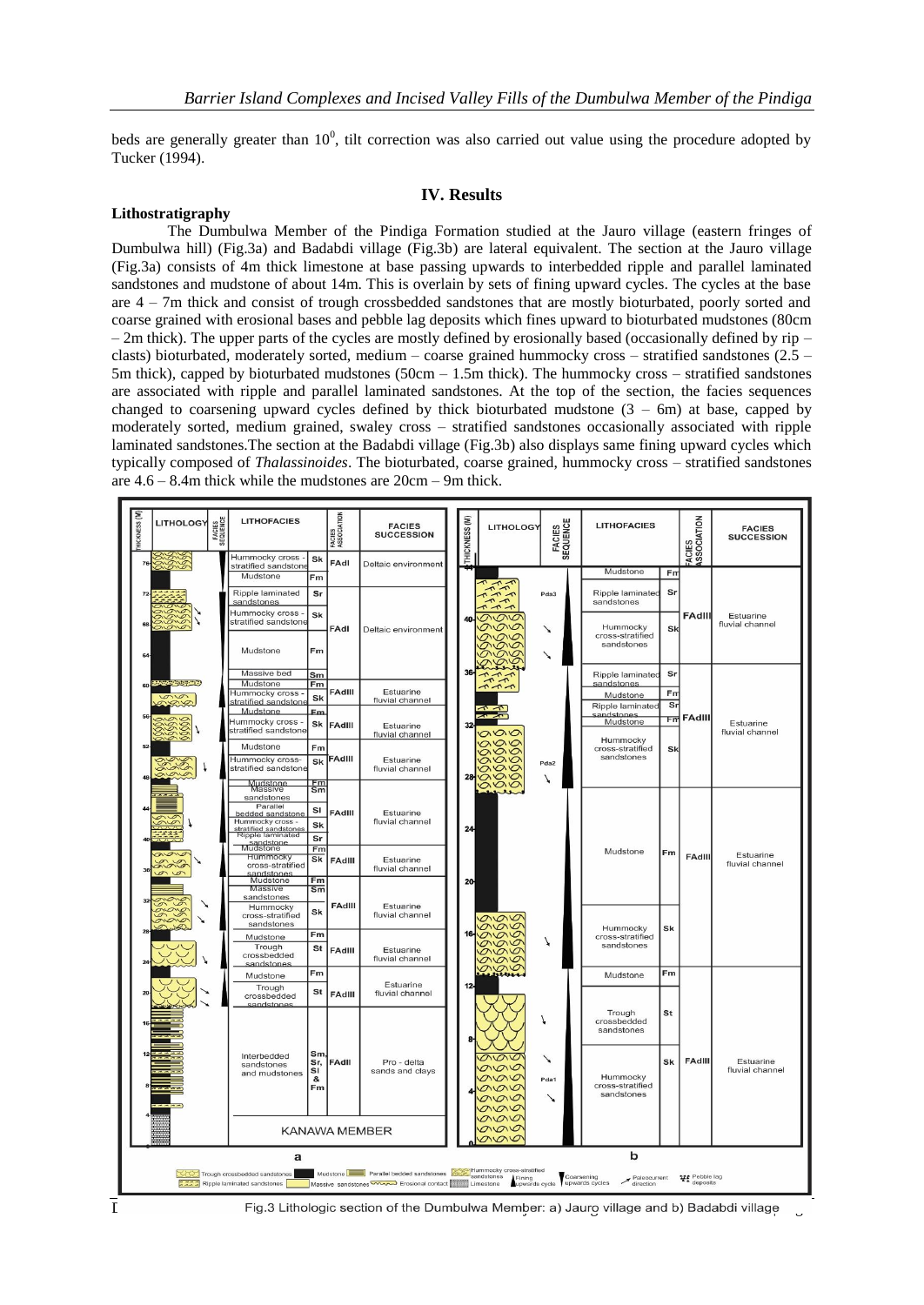#### **Facies Analysis**

FaciesSk: Hummocky cross-stratified sandstone facies

The Hummocky cross-stratified sandstone facies composes of units of several sets of irregular convexup cross-beds, some 8-15 cm thick(Fig.4a). It is composed of well sorted fine - medium sandstone with rounded grains that are mostly bioturbated and thicknesses range from  $60cm - 1.4m$ . It is commonly overlain by ripple laminated sandstone facies (Sr) and locally associated with trough crossbedded sandstone facies (St), mud partings are also common.This facies form from oscillatory and unidirectional current combined, and is typical of storm deposits of shoreface zones (Tucker, 2003).

Facies St: Trough crossbedded sandstone facies

This lithofacies composes of medium – very coarse grained sandstone, dominantly poorly sorted with sub – angular to sub – rounded grains, ranging in thickness from  $1 - 2m$ . the commonly compose of erosional basal boundaries typically associated with mudclast and streaks. They are dominantly bioturbated with *thalassinoides* ichnogenera (Fig.4b). This lithofacies was interpreted to have formed from migrating sinuous 3- D dunes that stack up to generate bar forms in channel (Plint, 1983; Boggs 1995; Miall, 1978, 2010). FaciesSl: Parallel laminated sandstone facies

This lithofacies is generally fine grained with thicknesses ranging between 30 – 80cm.It is commonly associated with trough crossbedded sandstone facies (St), ripple laminated sandstone facies (Sr) and mudstone facies (Fm). Bioturbations and mica flakes are commonassociated attributes and boundaries are generally sharp. Laminations mostly show variation in grain size or mineral composition (Fig.4c). This facies is produced by less severe or short-lived fluctuations in sedimentation conditions than those that generate beds. They result from changing depositional conditions that causes variation either in grain size, content of clay and organic material, mineral composition or microfossil content of sediments (Tucker, 2003).

FaciesSr: Ripple laminated sandstone facies

Theripple laminated sandstone faciescomposes of fine – very fine grained sandstone that are well sorted with rounded grains. Thicknesses ranges from 50cm – 1m and it is mostly associated with parallel lamination (Sl) and siltstone (FmI) (Fig.4d). Asymmetrical forms are the commonly dominate and they are mostly bioturbated. This facies forms either when the water surface show little disturbance, or when water waves are out of phase with bedforms during lower flow regime, or forms through migrating current ripples, under lower flow regime (Miall, 1996; 2010).



Fig.4 showing photomicrographs of the Dumbulwa Member: (a) Hummocky cross-stratification (b) Trough crossbedded sandstone (St); (c) Parallel laminated sandstone (SI); (d) Ripple laminated sandstone(Sr); (e) Massive bedded sandstone (Sm); (f) Mudstones (Fm)

Facies Sm: Massive sandstone facies

The massive sandstone facies is moderately sorted with fine – medium grained sandstone that are commonly bioturbated. It ranges between 70cm – 1m in thickness and commonly buildup to form thicker units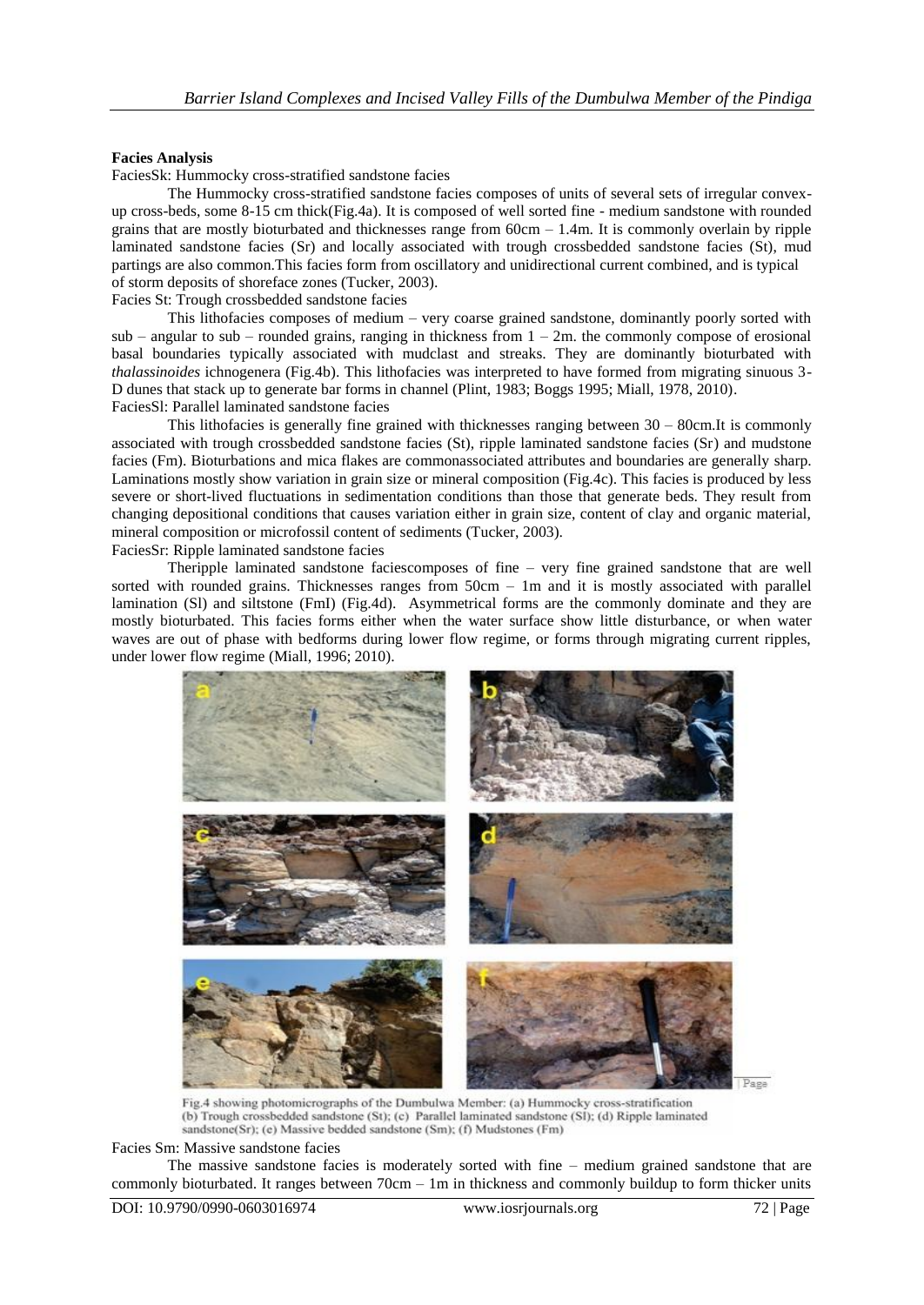usually overlain by trough crossbedded sandstone (St) or parallel laminated sandstone facies (Sr) (Fig.4e). This facies is generally deposited as plane beds in lower flow regime and/or rapid sedimentation due to high deposition rates with no preservation of sedimentary structures. It is commonly deposited on bars by stream floods and mostly associated with channelised flood flows around bars (Miall, 1978, 2010). FaciesFm: Mudstone facies

This lithofacies is dominantly grey coloured and commonly bioturbatedwith thicknesses ranging from 60cm – 4.5m. it is usually interbedded with ripple laminated sandstone facies (Sr) and massive sandstone facies (Sm) or define the base of trough crossbedded sandstone facies (Fig..4f). This facies forms under environmental conditions where sediments are abundant and water energy is sufficiently low to allow settling of suspended fine silt and clay. They are characteristic of marine environment where seafloor lies below the storm base, but can form in lakes and quite part of rivers, lagoons, tidal flat and deltaic environment (Tucker, 2003; Boggs, 2006).

## **FaciesAssociations**

Three facies association were identified in the Dumbulwa Member of the Pindiga Formation which includes: Delta frontfacies association (FAdI), Pro-deltafacies association (FAdII) and Estuarine Channelfacies association (FAdIII) (Figs.3).Thedelta front facies association (FAdI) is composed of coarsening upward cycle defined by 2 – 5m thick bioturbated, medium – coarse grained, moderately sorted, swaley cross – stratified sandstone facies (SkI) commonly associated with ripple laminated sandstone facies (Sr) and underlain by bioturbated mudstone facies (Fm). The pro-delta fans facies association (FAdII) consist of very fine grained sandstone and mudstone facies (Fm) and ranges in thickness from  $2 - 11$ m. The sandstone is defined by trough crossbedded sandstone facies (St), ripple laminated sandstone facies (Sr) and parallel laminated sandstone facies (Sl) with thicknesses varying from  $15 - 40$ cm, while the mudstones range in thickness from  $10 - 30$ cm and are generally bioturbated and contain *Paleophycus* and *Thalassinoides*ichnofacies. The incised valley fill facies association (FAdIII) iscomposed of fining upward cycles defined by thick sandstone facies in the range of 1.5 – 6m overlain by mudstone facies (Fm) of 80cm – 4m thick. The sandstone facies consist of *Thalassinoides*bioturbated, massive sandstone facies (Sm) and hummocky cross – stratified sandstone facies (Sk) with typically erosional bases associated with pebble lag and mudclast deposits. These facies are generally coarse grained and dominantly moderately sorted. Mud–drapes are common along foresets and bedding planes. Trough crossbedded sandstone facies (St) is also present in this association and is composed of very coarse grained sandstones with sub–angular pebbles of quartz and feldspars. Locally, parallel bedded sandstone facies (Sl) and ripple laminated sandstone facies (Sr) are also present. The overlying mudstone facies (Fm) are generally grey coloured and dominantly bioturbated.

# **V. Discussion**

Coastal depositional settings are largely governed by shoreline morphology and imposing the transgressive and regressive dynamics from eustatic sea level changes. When such conditions are stationed to reflect high fluvial discharge with high sediment flux exceeding the rate of creation of accommodation space, hence a deltaic evolution (Coleman and Wright 1993; Bhattacharya, 2006). The FadIIfacies association composed of bioturbatedinterbeds succession of ripple laminated sandstones facies, parallel laminated sandstone facies and massive bedded sandstone facies intercalated with mudstone facies may suggest that the lower part of the Dumbulwa Member of the Pindiga Formation at Jauro village (Fig.3a) is formed of deltaic depositional environment. The facies association in this regards are indicative of pro-delta sequences, with an overlying transgressive erosional surface accounting for obliteration of the subaqueos and the upper delta plain sequences as a consequence of wave and tide ravinement activities (Dalrymple et al., 1992). Continuous transgressive inundation of this deltaic system changes the coastal trajectory patterns in which the feeding fluvial systems becomes submerged and flooded, shifting the depositional dynamics landwards, forming incised valley fills (Dalrymple and Choi, 2007). The manifestation of the scenario is depicted by the fluvio-tidal activity of the facies associations (FadIII) with bioturbated trough crossbedded sandstone facies and mudstone facies giving fining upward cycles.The changing channel morphology of the fluvio-tidal channel succession from fluvial dominated, tide influenced and tide dominated, may account for shoreline trend perpendicularly dissected by channels indicating gradual seawards increase in tidal energy and inversely seaward decrease in fluvial activities. This amalgamated fluvio-tidal succession is reflective of high rate of transgression associated with high rate of fluvial discharge, which is in consonance and consistence with incised valley fill estuary model (Dalrymple and Choi, 2007). These transgressive successions are followed by renewed progradationalregime atthe Jauro village section (Bhattacharya, 2010),probably as a consequence climate driven sedimentation leading to the development of deltaic sequences with pronounced delta front sands influenced by hummocky crossstratifications and pro-delta sands and clays. Though, a likely scenario may evolve under transgressive setting where fluvial discharge and sediment flux are anomalously high locally directing the depositional locus seawards forming a delta with advancing transgressive phase.